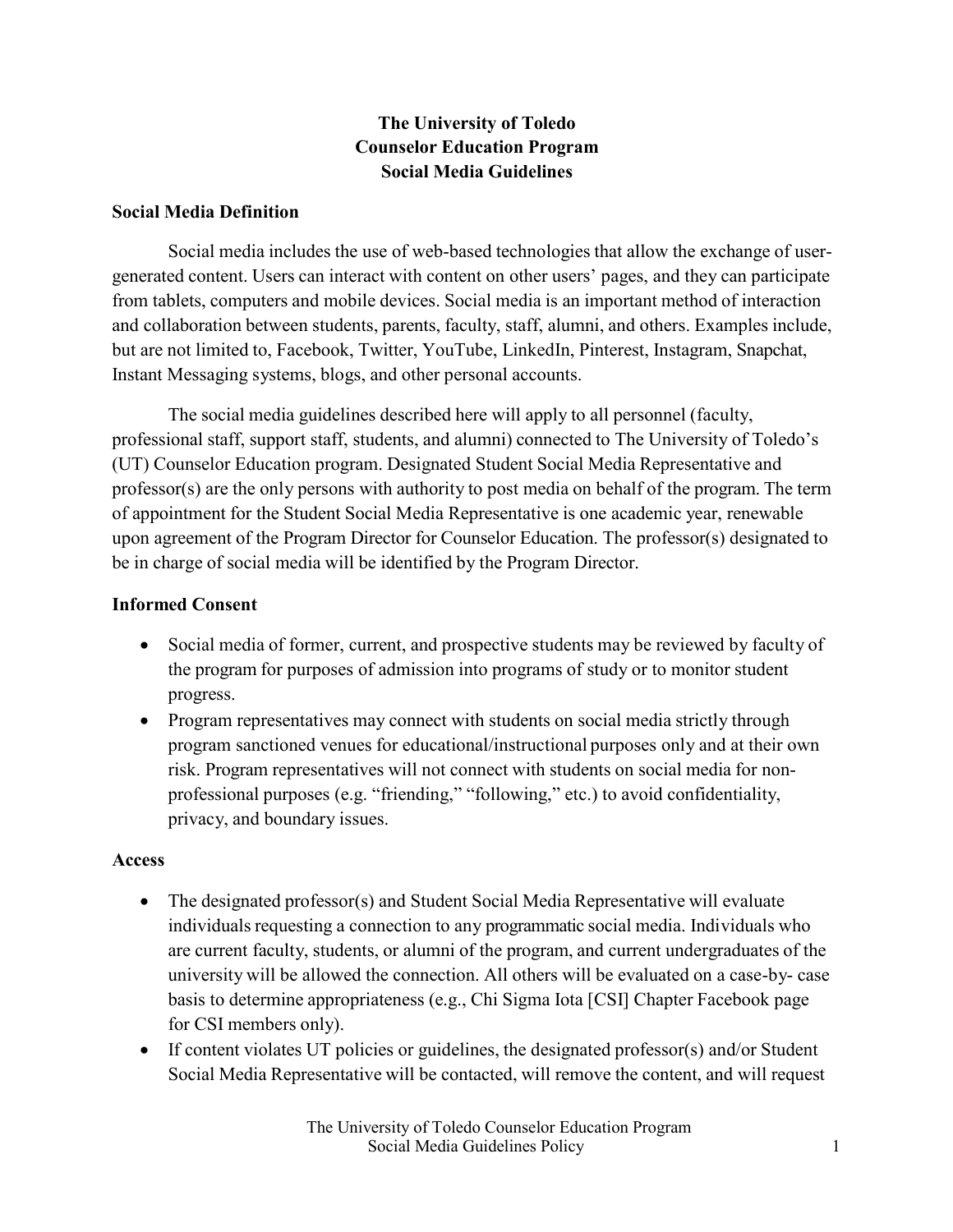the person who posted not to post similar content in the future. When possible, posts must be pre-approved by Student Social Media Representative or professor(s). If the posting violation is egregious, the person who posted the content may be banned from future participation. The Program Director will be asked to handle extreme cases that violate this policy.

- Postings must follow federal requirements such as FERPA, HIPAA, NCAA regulations, profession-specific ethical codes (e.g. ACA, NASP, and NASPA), as well as university privacy and confidentiality policies.
- Copyright and fair use statutes must be followed. Any questions related to copyrighted material should be directed to staff at the Carlson Library, Main Campus, The University of Toledo. They can be reached at (419) 530-2324.
- University computers and time on the job are reserved for university-related business as approved by office supervisors.

# **Content Guidelines**

- The designated professor(s) and Student Social Media Representative reserves the right to remove any content deemed to be inaccurate, inappropriate, offensive, or otherwise vicious (e.g. cyberbullying). Further, the designated professor(s) and Student Social Media Representatives may respond to such behavior(s) by revoking posting privileges, removing such students from the site, and incorporating such postings into retention decisions.
- It is not allowable or permissible to post confidential or proprietary information about UT faculty, staff, students, employees, alumni, or any information about activities in field placements such as practicum and internships.
- All policies, procedures, and guidelines regarding university trademarks, names, and symbols apply to social media networking sites. Policy # 3364-45-02 states that "the use or reproduction of the university seal, the name, official logotypes and official symbols for any purpose is prohibited without written permission UT faculty or from the Associate Vice President of Marketing and Communications." Direct questions regarding appropriate use of should be provided by phone to (419) 530-2410.
- If you identify yourself as speaking on behalf of an employee or student representative of UT in a social media communication, personal opinions and viewpoints should not be included. Be mindful that even through a personal profile, you identify yourself as an employee or student representative, others may not acknowledge this distinction.

## **Social Media Etiquette**

• Your personal activities on your social media page are not subject to the ethics code of profession-specific national associations. However, if you use a social media outlet to